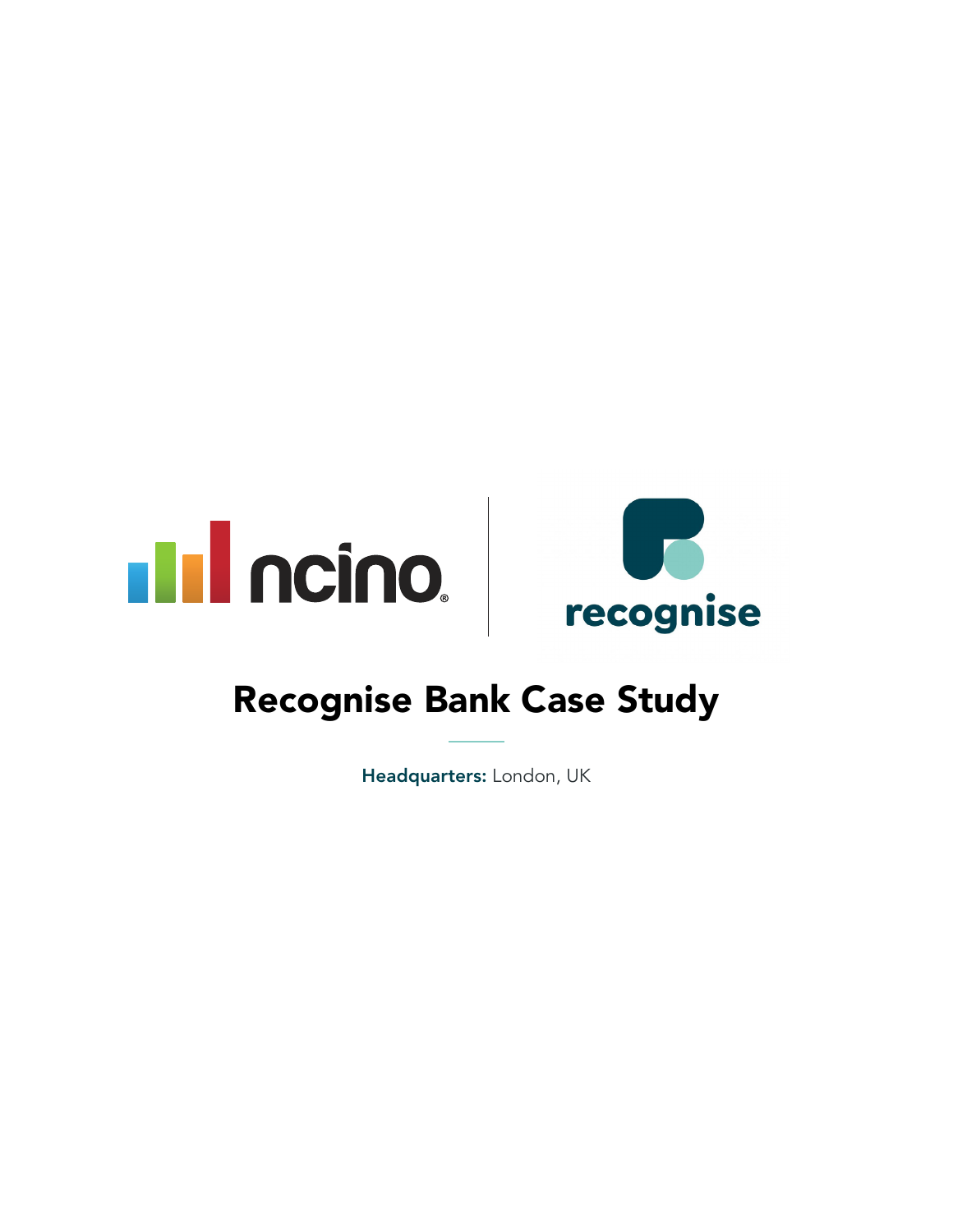# **Pecognise**

#### About

Headquarters: London, UK

nCino Solutions/Features: Commercial Banking Solution

#### The Challenge

Recognise Bank, one of the UK's newest SME banks, sought a foundational digital end-to-end loan origination system that would:

- Provide a seamless customer journey, and faster time-to-cash for clients.
- Be flexible, agile and easily configured to suit the needs of the SME industry.
- Create efficiencies from the outset, so Relationship Managers could spend more time with clients.
- Scale to meet both the current and future needs of a growing enterprise.
- Provide a superior client experience through a fully digital interface; and
- Increase the speed at which the bank could launch new product offerings.

#### The Solution

Recognise went live on nCino's Bank Operating System® with the Commercial Banking Solution in November 2020, during which most of its employees were working fully remote due to the COVID-19 pandemic. nCino has enabled Recognise to build stronger relationships with its clients through the deployment of a single, cloud-based platform.

#### The Results

- Faster Time to Cash. By implementing nCino, Recognise streamlined and sped-up the loan process, providing clients with their decisions and credit more quickly.
- Increased Time with Clients. Efficiencies created by eliminating duplicative data entry and paper files means Relationship Managers are now able to spend 80% of their time with their clients.
- Above Industry Standard Processing Times. As a newly launched bank, Recognise is able to complete complex real estate transactions three times faster than the industry standard.
- Continuous Innovation. nCino's configurability allows for the bank to introduce both improvements to internal processes and new products to the market quickly. A commercial buy-to-let offering was tested and launched on nCino within seven weeks rather than the industry standard of 7 months.
- Scale to meet both the current and future needs of a growing enterprise.

## **Overview**

In 2017, Recognise founders Jason Oakley, Bryce Glover and Adrian Golumbina decided enough was enough.

To them, the Small and Medium Enterprises (SME) community had - despite constituting 60% of jobs in the UK's private sector - drawn the short straw in banking for too long. The lenders were putting up with rigid, 'tick-box' products and faceless service that showed no real understanding of the vital contribution these businesses make.



Recognise Bank was formed to provide financial services to the UK SME sector and the retail and business savings markets. Its aim was to target an underserved but growing SME segment, offering a relationship-led, digitally enabled proposition.

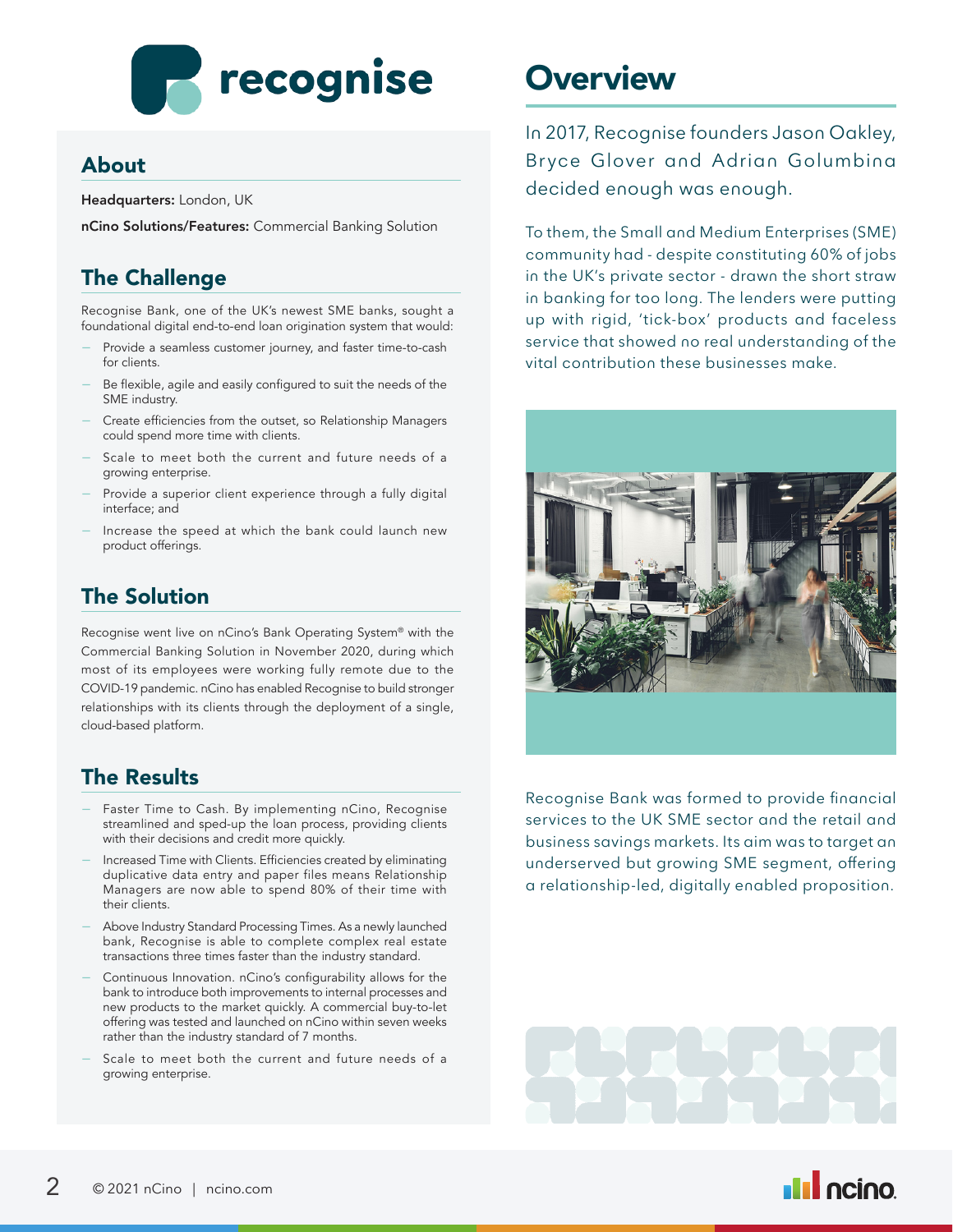# The Challenge

Recognise was formed to support the specific and specialised needs of small businesses. Although SMEs form the backbone of the economy, they have not received the same level of attention in recent years that other sectors have. With their diverse and sometimes complex range of banking requirements, relationship management and face-to-face contact provide important links between small businesses and their financial services providers.

"SMEs, in all my years of experience, are ultimately human beings. They want you to know them, and they want you to know about their business," said Jason Oakley, CEO at Recognise.

"[Our bank] needed a platform that would allow it to retain the traditional values of banking whilst delivering seamless, and fast customer interactions. Our challenge was to synthesise best-of-breed technology with traditional banking values and accessibility," added Oakley.

Recognise was looking for a software vendor that shared its passion for SMEs, one that would help deliver its vision to become a digitally-enabled relationship bank. As a new bank, and without any legacy software, Recognise had a blank slate to start building its IT infrastructure.

"We were looking for a platform - and a partnership - where we could marshal the experience of our SMEs who have been in the lending space for a while," said Mo Fadaei, Head of Technology, Change & Transformation at Recognise.

"I was drawn to nCino's culture of creativity and innovation. It really resonated with me and made them a natural partner for us," said Oakley. "We needed a provider who would help us build from scratch, shared and complemented our passion and vision, and could build and grow with and alongside us. Not being tied to legacy software meant our system could be built for clients, with their expectations and aspirations as top priorities".

With ambitious expansion plans, Recognise needed a partner that was not only flexible enough to adapt to its changing needs, but could scale as the bank expanded, too. Recognise sourced software that would allow it to streamline its banking processes, giving its employees the time and opportunity to strengthen their relationships with clients and enabling them to provide better experiences and service.

*"We wanted to outsource some of the main components in our workflow for our lending journey and were looking for a software-as-a-service (SaaS) platform. When we looked at the market and compared nCino to its competitors, it easily came out on top. We were looking for more than just software. We were looking for a partnership, someone who would understand the needs of Recognise and the commercial banking market in the UK."*

*-* Mo Fadaei, Head of Technology, Change & Transformation at Recognise

### The Journey

Recognise found the perfect partner in nCino, a company with a passion for creativity and, most importantly, customer satisfaction. "Everybody we spoke and worked with at nCino was as passionate about customer service as we are," said Oakley.

The SME lending market is highly competitive, and having the best software was very important to Recognise. nCino met all of Recognise's requirements, with Mo Fadaei saying:

#### **"WE WERE LOOKING FOR THE BEST IN THE MARKET, WHICH IS WHY NCINO CAME OUT ON TOP DURING OUR PROCUREMENT PROCESS. NCINO IS A LEADER IN WHAT THEY DO".**

Recognise had three key criteria when deciding on a software provider:

- 1. **A cloud-native solution, that would provide seamless decisioning.**
- 2. **Technology made for SMEs, that would help enable the bank to focus on relationship building.**
- 3. **Be easily and immediately configurable.**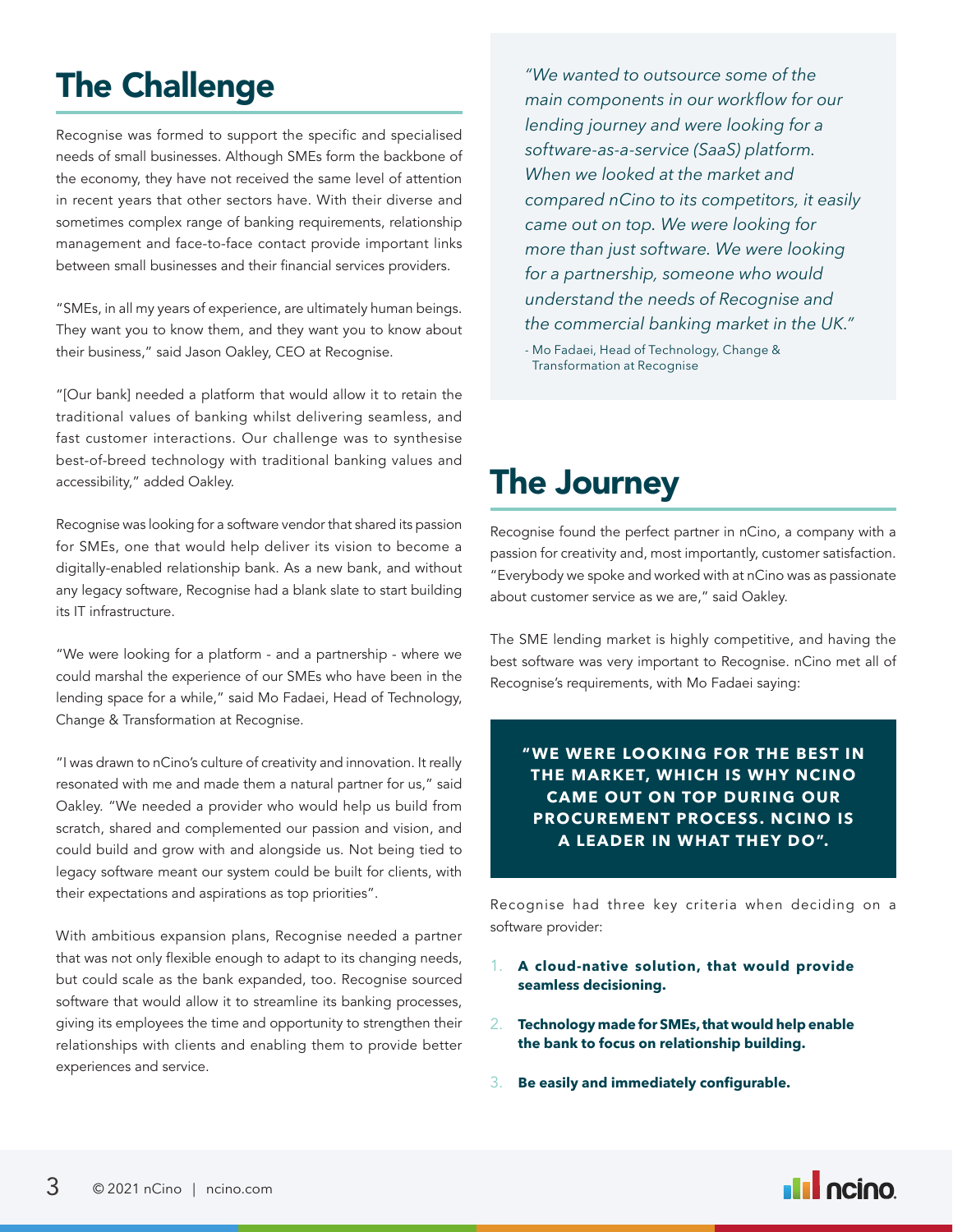With nCino, Recognise was able to get up and running quickly, implementing many of nCino's prebuilt features, while easily configuring the platform to support its particular needs. "The ability to integrate across our architecture allowed us to move at speed, and the omnichannel nature of nCino made it efficient for communication," said Oakley.

"You can really tell that the system has been built by people who understand credit decisioning," said Gemma Robinson, Senior Underwriter at Recognise.

During the implementation, Recognise worked closely with the nCino project team. "It was a collaboration between nCino, our internal I.T. team and internal Subject Matter Experts", said Mo Fadaei.

nCino followed an agile approach to implementation, which worked extremely well for Recognise.

> **DELIVERY WAS DIVIDED INTO INCREMENTS THROUGH SPRINT CYCLES; ALLOWING THE DIFFERENT STAGES OF A LOAN JOURNEY TO BE PROPERLY ASSESSED AND ANALYSED, TESTED, AND THEN RELEASED.**

"We wanted to go with an agile approach to delivery because traditional waterfall models would never work with what we were trying to implement. nCino also works in this way, so they complemented us perfectly", said Fadaei.

As Recognise grew and hired new staff, training was a key challenge they needed to overcome. "As we grow, and with more people joining, providing training and ongoing support becomes increasingly important", said Mo Fadaei.

Recognise developed and documented a series of "how to" guides, consisting of a library of detailed guidance notes for its unique configuration of nCino. All end users also had access to the nCino University platform, which hosts a large bank of training videos. Internally, Recognise nominated nCino champions.

"Each team has a nCino champion; they represent that team and are able to suggest improvements to the configuration in a bi-weekly committee", said Mo Fadaei.

Recognise also saw tremendous value in the support offered by nCino's dedicated Customer Success Managers, who are available to respond to any questions after implementation is complete."We have weekly meetings with our Customer Success Manager, which works really well given the dynamic and evolving nature of our working environment", said Mo Fadaei.

# The Solution

With no legacy architecture, Recognise sought an end-to-end digital solution that combined industry-leading functionality, flexible configurability and an intuitive and user-friendly interface to help it offer the best service to its SME clients.

#### UNPAR ALLELED **VISIBILITY INTO THE** CUSTOMER RELATIONSHIP

nCino's Bank Operating System includes Customer Relationship Management (CRM) and integrates with a financial institution's core and other servicing systems, providing a consolidated 360° view of loan operations and customer relationship data. By housing customer and loan information in one place, financial institutions have automatic access to business intelligence and a full range of reports. Although a financial institution may have disparate lines of business, everyone at the institution can share a common platform, access the same data and have a holistic customer view.

#### CUSTOM REPORTS AND DASHBOARDS

nCino Reports and Dashboards provide a 360° view of the entire customer relationship in real time. These tools enable cross- and up-selling opportunities, lead generation, marketing insight, proactive customer support and the opportunity to build long-term, profitable customer relationships. Reports and dashboards centralise data from a financial institution's core and other siloed systems into compelling visuals to improve data presentation, comprehensibility and usability.

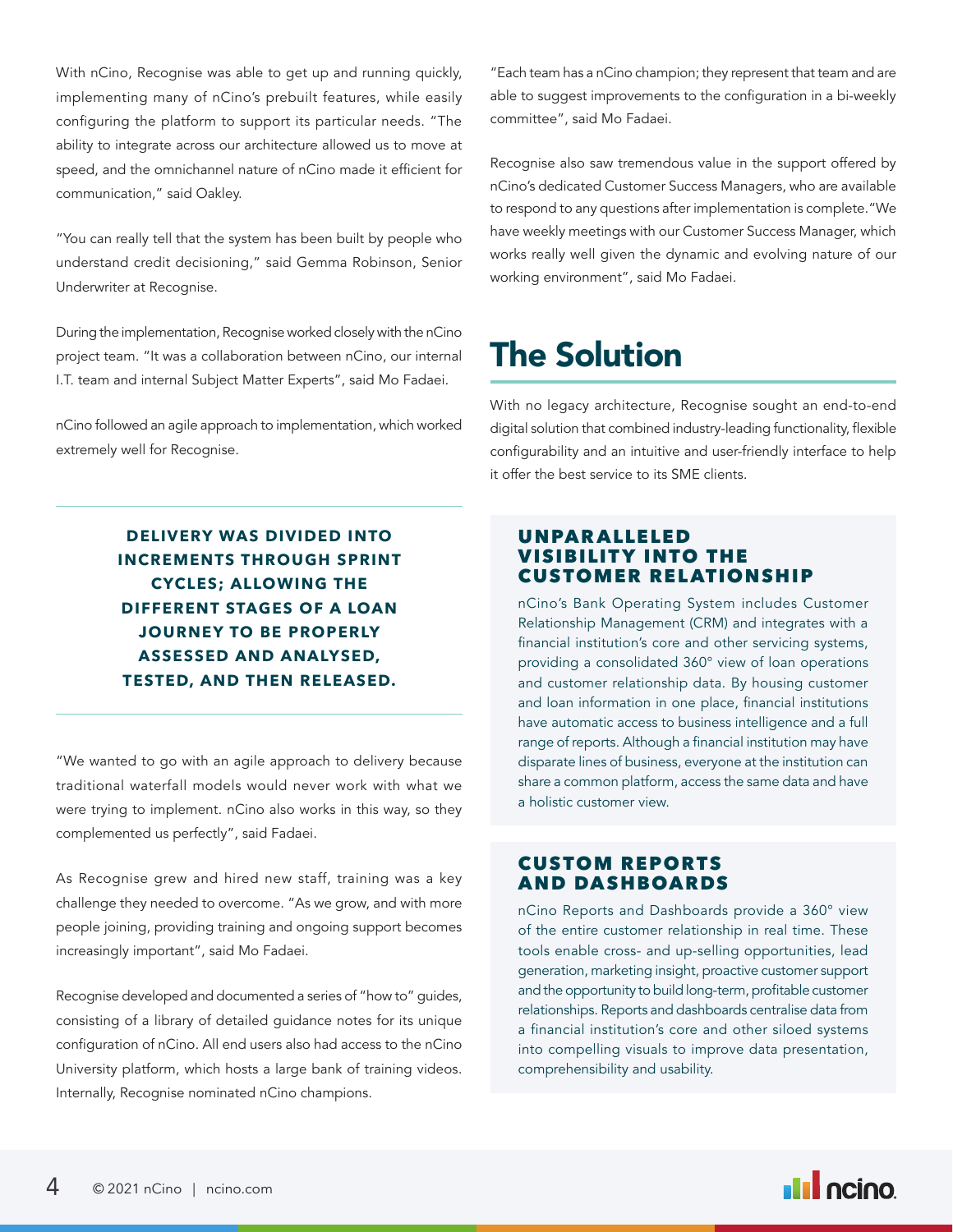#### DOCUMENT EXCHANGE AND MANAGEMENT

nCino's patented Document Manager (DocMan) is a configurable, integrated, and secure content management system which incorporates an institution's policies, processes and document requirements. Access to documents is permission-based, so users can obtain what they need, when they need it, through one central location. DocMan eliminates the need for paper files and allows financial institutions to achieve a 100% electronic loan file process.

#### CUSTOMER PORTAL

nCino's Customer Portal is a customer-facing solution that allows financial institutions and customers to interact directly in a single, digital space. Through Customer Portal, institutions can streamline document collection and account maintenance while maintaining complete transparency throughout the loan lifecycle. Customers can easily view their loan progress, communicate with loan team members and securely track and upload documents. Customer Portal differentiates a financial institution by improving their customers' overall experience.

#### FLEXIBLE CONFIGURATION

Due to Recognise's stringent regulatory requirements and unique borrower attributes, any solution must offer more than simple customisation. nCino offers a solution that can be quickly and easily configured to address an institution's specific needs.

#### A SYSTEM BUILT TO SCALE

nCino's Bank Operating System is designed to grow with the institution. As Recognise continues to grow and expand its financial services offerings over time, nCino will be able to add ongoing value and increased efficiency at every stage.

### The Results

Recognise went live on the nCino Bank Operating System in November 2020. Since implementing nCino's Commercial Bank Solution, Recognise has achieved the following milestones:

#### **Faster Time to Cash**

Efficiencies gained from implementing nCino significantly reduced the need for redundant, manual data entry. This has streamlined and sped-up the loan process, meaning customers received their decisions and loans more quickly.

"For a customer, time to cash is crucial. The quicker we can get money out the door the better. This helps our SME clients keep going. With nCino, we can easily review and resolve any issues that we have. It's great having a system where everything is in one place, we can follow through from start to finish providing regular and precise updates to clients", said Janet Wolfenden, Senior Lending Manager.

"It's made a massive difference going from [the systems I've worked at previously in my former roles], which generally were older legacy systems that don't talk to each other and require a lot of different passwords for various things, to nCino where everything is in one place. You can really tell that it's been built by people that understand credit decision making and lending process, because all the information needed to make a credit decision is at the tip of your fingers", said Gemma Robinson.

#### **Customer Experience**

With innovative features like DocMan, Customer Portal and Online Applications, the nCino Bank Operating System empowers Recognise to focus on providing outstanding service to its SME clients.

"Customers really like the technology. We pride ourselves on being relationship-driven and the technology is really supporting this. We had feedback from one customer who remarked that his experience via nCino was the best in 30 years of dealing with financial organisations. nCino really enables us to spend more time with the customers and understand their needs", said Janet Wolfenden.

"I find nCino to be a true partner. The system's easy to use and seamless for me and my team, we can track the transaction from start to finish. If there are any issues, we can see them straight away to try and sort them out. We've also got the added benefit that we can actually make improvements as we go, enhancing the customer journey and the overall experience", Wolfenden added.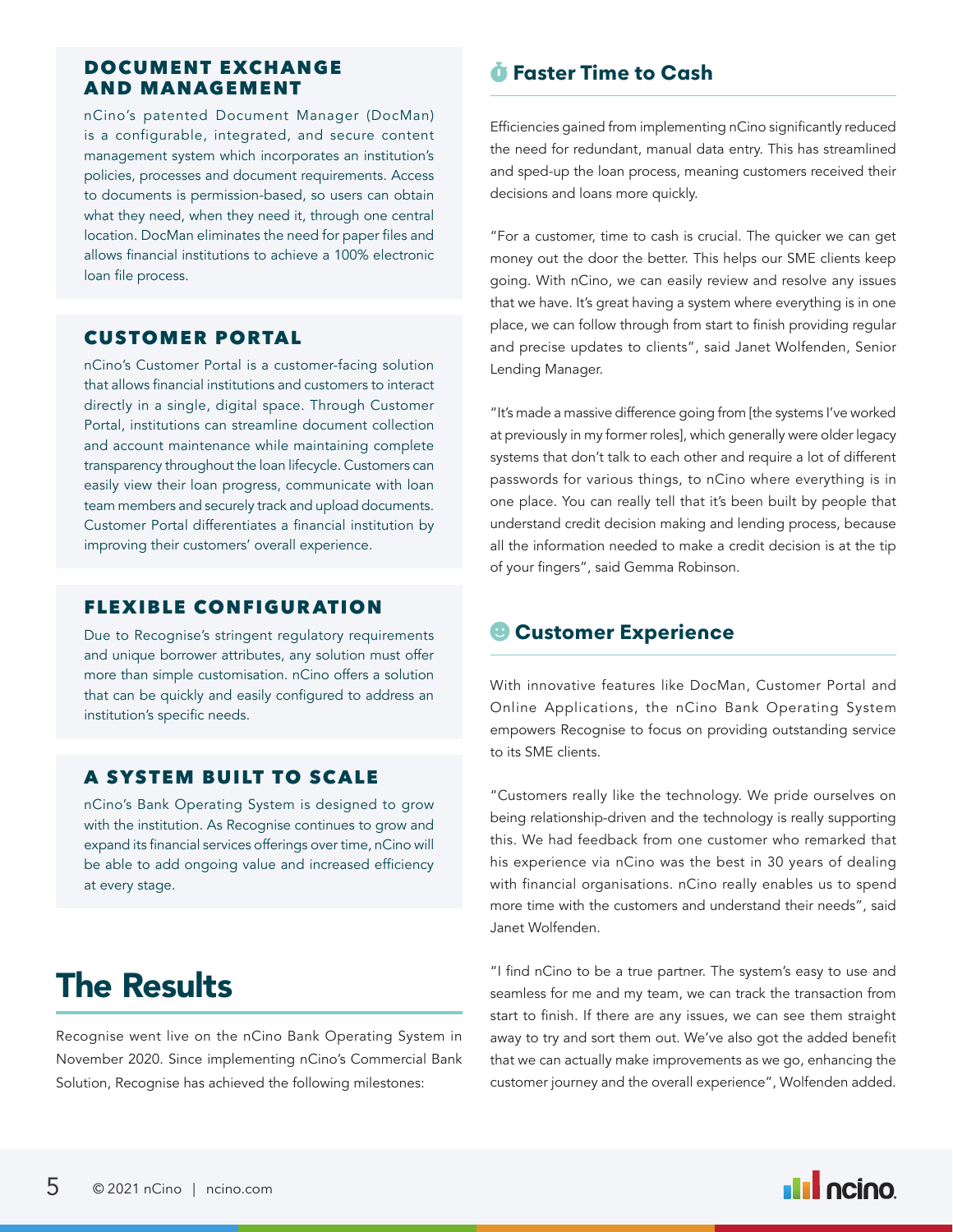"nCino helps us drive efficiency, enriches contact with customers, helps us to really get to know them. Essentially, it allows us to do digitally-enabled relationship banking. It's a real differentiator in the market", said Jason Oakley.

#### **Enhanced Operational Efficiency**

nCino drives increased efficiency by removing duplicate data entry, eliminating paper files and creating transparency and collaboration among employees and other bank stakeholders.

"Our Relationship Managers do not spend much time on manual tasks. nCino gives Relationship Managers far more time to spend with their clients. Time that, prior to nCino, would have been taken up administering slow and redundant paper-based processes", said Jason Oakley.

"The mundane jobs are so much easier and quicker to do with nCino. It provides a seamless, customer journey from start to finish, and all the information that we need for the customer - as well as the supporting documents - is right there in the system. The information I need as an Underwriter is easily accessible and helps speed up decision making, which keeps clients happy", said Gemma Robinson.

#### **Better Regulatory Compliance**

nCino's Bank Operating System helps financial institutions more effectively manage internal regulation, the examination process and overall compliance. nCino integrates with a financial institution's core accounting system along with other disparate systems of record, centralising data and giving enterprise-wide access to the information via detailed reporting.

"We are able to manage the life of the loan, so we can easily keep in contact with customer and know exactly when to contact them again and keep on track of our records for regulatory reporting", said Wolfenden.

"In terms of regulatory requirements. Everything is there in the system. All the comments that I've made throughout the life of the loan proposal are there to be easily accessed", added Robinson.

#### **Rapid Speed to Market**

As a growing business, Recognise needed a system that would grow alongside it. nCino's configurability allows for the bank to introduce both improvements to internal processes and new products to the market in record time.

Recognise received its banking licence in November 2020 and was able to launch quickly and seamlessly with four products, including a Buy-to-Let (BTL) offering. "The flexible nature of nCino meant that we were able to build a brand-new offering for BTL, and test and launch within seven weeks. That's unheard of in this industry. nCino is a complete gamechanger", said Jason Oakley.

"The fit-for-purpose solution allowed me to get off the blocks and get propositions out to my clients quickly. Real Estate transactions are typically complex, and have traditionally taken banks two to three months to complete. With nCino, we can do it all in less than a month", Oakley said.

#### **Better Employee Engagement**

nCino provides digital engagement between Recognise and its clients through a single, cloud-based platform. The Bank Operating System can be accessed anytime, at anywhere, and from any authorised device, providing a seamless experience for all users.

Recognise launched with nCino during the COVID-19 pandemic, where remote working was the norm and the bank's employees were based all scattered across England . nCino gave Recognise the ability to easily collaborate across regions because of everything being accessible on one, shared platform.

"We currently have five teams split across the country, with Manchester, Birmingham and London working together on any deal. Any one of my colleagues can pick the deal up and know exactly what the status is and keep the customer involved and informed throughout all points of the journey", said Wolfenden.

"Employees that are working oversees can easily log into and work on the system, ensuring easy handover and continuity of service to meet customer requirements and expectations without interruptions or lost time", added Robinson.